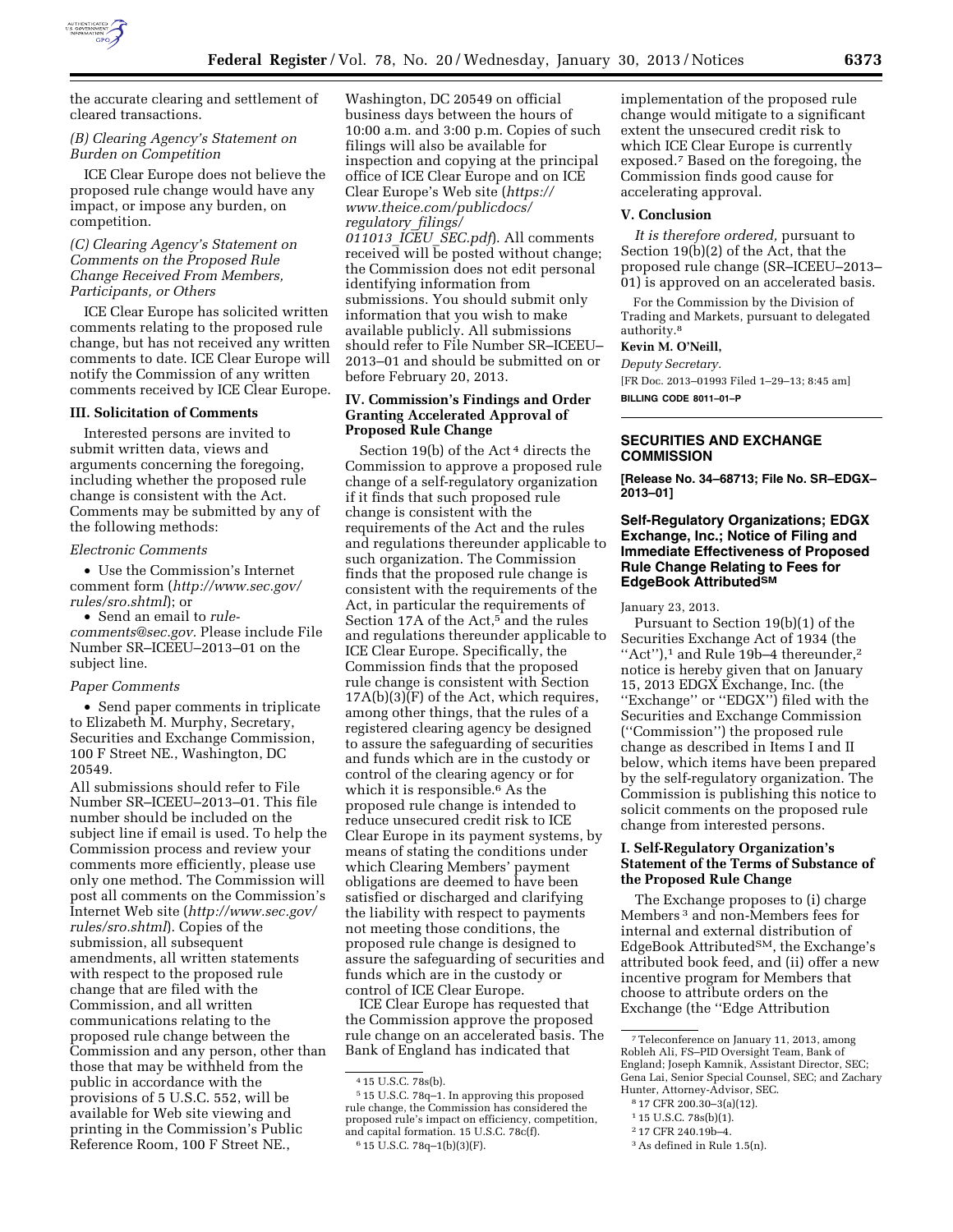Incentive Program''). All of the changes described herein are applicable to EDGX

Members and non-Members, except for the Edge Attribution Incentive Program, which is applicable only to EDGX Members. The text of the proposed rule change is available on the Exchange's Internet Web site at

*[www.directedge.com](http://www.directedge.com)*, at the Exchange's principal office, and at the Public Reference Room of the Commission.

### **II. Self-Regulatory Organization's Statement of the Purpose of, and Statutory Basis for, the Proposed Rule Change**

In its filing with the Commission, the self-regulatory organization included statements concerning the purpose of and basis for the proposed rule change and discussed any comments it received on the proposed rule change. The text of these statements may be examined at the places specified in Item IV below. The self-regulatory organization has prepared summaries, set forth in sections A, B and C below, of the most significant aspects of such statements.

*A. Self-Regulatory Organization's Statement of the Purpose of, and the Statutory Basis for, the Proposed Rule Change* 

#### 1. Purpose

In  $SR-EDGX-2011-18,4$  the Exchange made available the EDGX Book Feed (''EdgeBook Depth XSM'') to Members and non-Members. EdgeBook Depth XSM is a data feed that contains all orders for securities trading on the Exchange, including all displayed orders for listed securities trading on EDGX, order executions, order cancellations, order modifications, order identification numbers and administrative messages. EdgeBook Depth XSM offers real-time data, thereby allowing Member firms to more accurately price their orders based on EDGX's view of the depth of book information. It also provides Members the ability to track their own orders from order entry to execution. It is available in both unicast and multicast formats.

In SR–EDGX–2012–14,5 the Exchange modified the EDGX fee schedule by codifying the fees associated with the

receipt of EdgeBook Depth XSM. In SR– EDGX–2012–32,6 the Exchange amended Rule 11.5, entitled ''Orders and Modifiers'', to allow for the use of Attributable Orders 7 submitted to the Exchange on EdgeBook Depth XSM, namely EdgeBook Attributed<sup>SM</sup>, without charge. EdgeBook Attributed<sup>SM</sup> allows Members and non-Members of the Exchange (collectively referred to as ''Recipients'') the option to view the market participant identifier (''MPID'') of Members of the Exchange who choose to display their MPID(s) on EdgeBook Depth X<sup>SM</sup> on an order-by-order basis through the use of Attributable Orders.

Upon the Exchange's initial offering of EdgeBook Attributed<sup>SM</sup>, such service was provided at no cost. In SR–EDGX– 2012–32, the Exchange stated that ''[s]hould EDGX determine to charge fees associated with EdgeBook AttributedSM, EDGX will submit a proposed rule change to the [Securities and Exchange] Commission in order to implement those fees.'' 8 This proposal is designed to implement fees for the receipt of EdgeBook Attributed<sup>SM</sup> and introduce the Edge Attribution Incentive Program.

The proposed rule change to the EDGX fee schedule codifies such a fee associated with the receipt of EdgeBook AttributedSM. Such fees are in addition to the current fees assessed for EdgeBook Depth XSM for both Internal and External Distributors.9 The amount of the monthly fees for EdgeBook Attributed<sup>SM</sup> would depend on whether the distributor is an ''Internal Distributor'' or ''External Distributor.'' Internal Distributors are proposed to be charged \$2,500 per month for EdgeBook AttributedSM and External Distributors are proposed to be charged \$5,000 per month for EdgeBook Attributed<sup>SM</sup>. The fee paid by an External Distributor includes the Internal Distributor Fee and thus allows an External Distributor to provide data both internally (i.e., to users within their own organization) and externally (to users outside their own organization). Additionally, Distributors will only pay one distributor fee, regardless of the number of locations or users to which the feed is received or distributed. Finally,

8*See* Securities Exchange Act Release No. 67554 (Aug. 1, 2012), 77 FR 47152, 47153 (Aug. 7, 2012) (SR–EDGX–2012–32).

Distributors will not be charged user fees for receiving EdgeBook AttributedSM.

The Exchange also proposes to adopt an Edge Attribution Incentive Program to encourage Members to utilize Attributable Orders to convey their identity on EdgeBook Attributed<sup>SM</sup> by providing Members with an opportunity to be rewarded for providing their valuable data to the Exchange. In particular, the Edge Attribution Incentive Program would provide a payment to Members who enter Attributable Orders into the Exchange's System 10 in at least 100 symbols over 10 consecutive trading days over the course of a month. Each month the Exchange would set aside 25% of the revenue generated in connection with fees received from EdgeBook AttributedSM, as described above (the ''Revenue Allotment''). From the Revenue Allotment, the Exchange would provide a payment to eligible Members who qualified for the Edge Attribution Incentive Program based on the percentage of executed share volume from their Attributable Orders entered into the Exchange's System. For example, if a Member qualifies for the Edge Attribution Incentive Program and that Member's Attributable Orders accounted for 10% of all executed shares from Attributable Orders entered into the Exchange's System for that month, such Member would receive 10% of the Revenue Allotment. The remaining 90% of the funds in the Revenue Allotment would be distributed as payments to other Members that met the requirements of the Edge Attribution Incentive Program based on their respective executed share of volume from Attributable Orders entered into the Exchange's System. In addition, a Member is not required to purchase EdgeBook Attributed<sup>SM</sup> in order to receive payment under the Edge Attribution Incentive Program.

The Exchange intends to implement the proposed rule change on or about February 1, 2013.

#### 2. Statutory Basis

The Exchange believes that the proposed rule change to the EDGX fee schedule for EdgeBook Attributed<sup>SM</sup> is consistent with the objectives of Section 6 of the Securities Exchange Act of 1934 (the ''Act''),11 in general, and furthers the objectives of Section  $6(b)(4)^{12}$  in particular, as it is designed to provide for the equitable allocation of reasonable dues, fees and other charges among its

<sup>4</sup>*See* Securities Exchange Act Release No. 64791 (July 1, 2011), 76 FR 39944 (July 7, 2011) (SR– EDGX–2011–18).

<sup>5</sup>*See* Securities and Exchange Release No. 66864 (Apr. 26, 2012), 77 FR 26064 (May 2, 2012) (SR– EDGX–2012–14). The current fees for EDGX Book Feed (now called EdgeBook Depth XSM) are \$500/ month for internal distribution and \$2,500/month for external distribution. The proposed rule filing does not impact the current EdgeBook Depth XSM fees with regard to the non-attributed book feed.

<sup>6</sup>*See* Securities Exchange Act Release No. 67554 (Aug. 1, 2012), 77 FR 47152 (Aug. 7, 2012) (SR– EDGX–2012–32).

<sup>7</sup>*See* EDGX Rule 11.5(c)(18).

<sup>9</sup>A ''Distributor'' of Exchange data is any entity that receives EdgeBook Depth XSM directly from the Exchange or indirectly through another entity and then distributes such data either internally (within that entity) (''Internal Distributor'') or externally (outside that entity) (''External Distributor'').

<sup>10</sup>As defined in Rule 1.5(cc).

<sup>11</sup> 15 U.S.C. 78s(b)(1)

<sup>12</sup> 15 U.S.C. 78f(b)(4).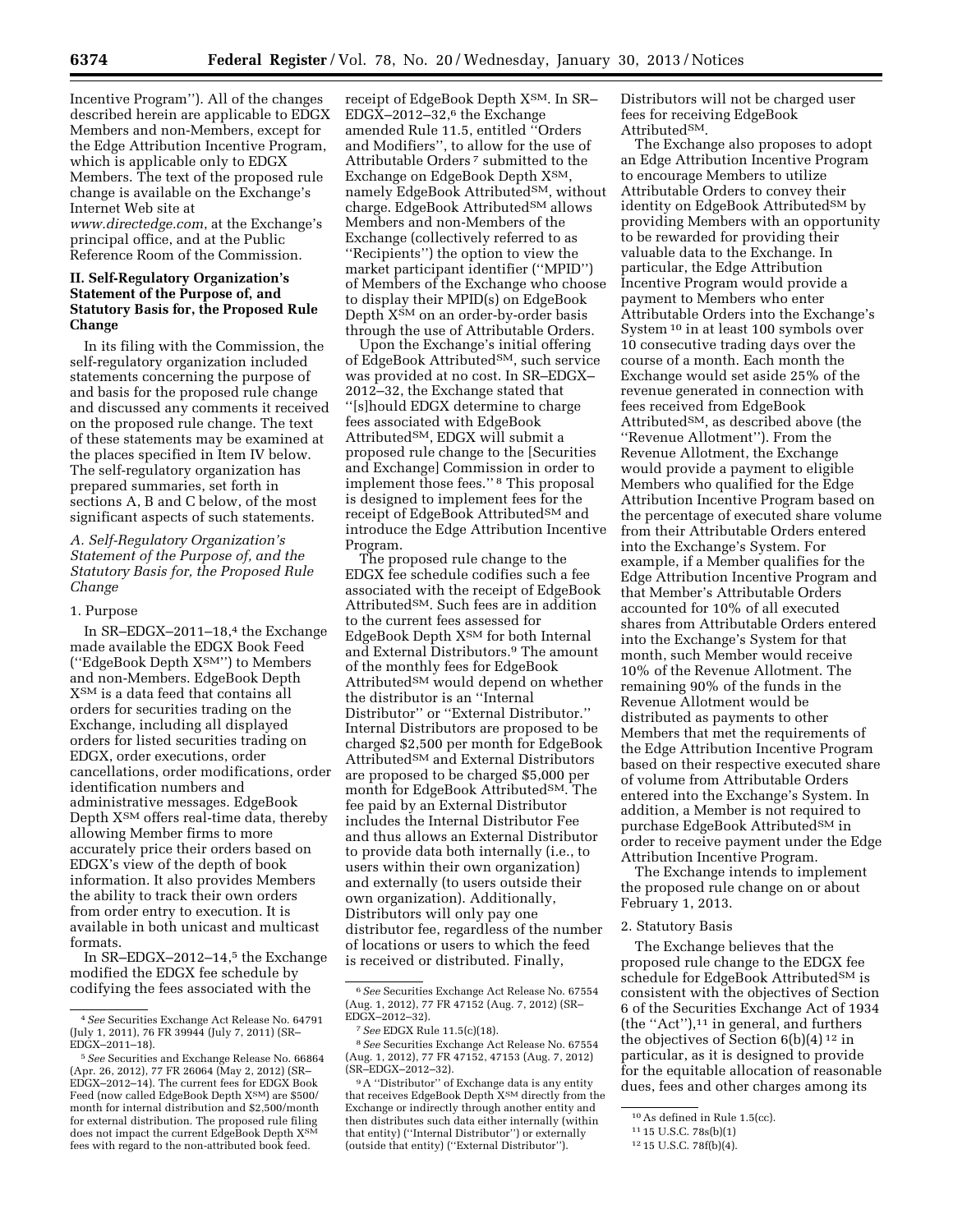members and issuers and other persons using any facility or system which the Exchange operates or controls. The fees are not unreasonably discriminatory and are equitably allocated. The fees for Members and non-Members are uniform except with respect to reasonable distinctions with respect to internal and external distribution.13 The Exchange proposes charging External Distributors more than Internal Distributors because of higher administrative costs associated with monitoring External Distributors ongoing reporting, as provided in the Direct Edge Data Vendor Agreement and market data requirements referenced therein.

The fees are fair and reasonable because they compare favorably to fees that other markets charge for similar products.14 For example, NASDAQ's depth of book data feed, the NASDAQ TotalView ITCH (''TotalView''), features all displayed quotes and orders attributed to specific market participants.15 TotalView provides market participants with multiple and varied services in a single feed.16 While the cost of TotalView varies by number of subscribers and the specific type of

14Other exchanges offer a version of their book feed with member order attribution. See, e.g. BATS, Market Data Products, Multicast PITCH, *[http://www.batstrading.com/market](http://www.batstrading.com/market_data/products/)*\_*data/products/ (describing* BATS Multicast PITCH, which provides depth of book quotations and execution information while providing optional attribution functionality); Securities Exchange Act Release No. 63291 (Nov. 9, 2010), 75 FR 70311 (Nov. 17, 2010) (SR–NYSEArca– 2010–97) (describing NYSE Arcabook, which includes, among other things, displays of attributed orders by market makers and ETP holders); Securities Exchange Act Release No. 46521 (Sept. 20, 2002), 76 FR 61179 (Sept. 27, 2002) (SR–NASD– 2002–33) (describing NASDAQ TotalView data feed, which includes, among other things, displays of attributed quotes and orders).

15TotalView features both attributed and nonattributed feeds. *See* Securities Exchange Act Release No. 46521 (Sept. 20, 2002), 76 FR 61179 (Sept. 27, 2002) (SR–NASD–2002–33). NYSE ArcaBook features an attributed feed at a fee of \$750 per month, in addition to separate fees for professional and non-professional subscribers ranging from \$0–15 per month. *See* NYSE Technologies, Market Data, NYSE ArcaBook, *[http://](http://www.nyxdata.com/arcabook) [www.nyxdata.com/arcabook.](http://www.nyxdata.com/arcabook)* 

16*See* NASDAQ, NASDAQ TotalView-ITCH, *[http://www.nasdaqtrader.com/](http://www.nasdaqtrader.com/trader.aspx?id=totalview)  [trader.aspx?id=totalview](http://www.nasdaqtrader.com/trader.aspx?id=totalview)* (describing services and fees for TotalView).

access, each fee provides the entire TotalView book feed, inclusive of all services and features, including attribution of orders. Conversely, EdgeBook AttributedSM is unlike other market data products such as TotalView. Members and non-Members who subscribe to EdgeBook AttributedSM must also subscribe to EdgeBook Depth. However, Members and non-Members who subscribe to EdgeBook Depth XSM are not obligated to purchase or subscribe to EdgeBook AttributedSM. Thus, the Exchange differentiates its pricing accordingly. The Exchange intends to charge a single, flat rate for EdgeBook Attributed<sup>SM</sup> as it views it as an optional, a la carte feature which enhances the value and scope of information on EdgeBook Depth XSM. Therefore, the pricing of EdgeBook Attributed<sup>SM</sup> will necessarily and understandably differ from market data products such as TotalView, which offer bundled pricing for the entire book feed, instead of a la carte pricing for specific features.17 In addition, the fees are fair and reasonable because competition provides an effective constraint on the market data fees that the Exchange has the ability and incentive to charge for its market data products.

The revenue generated from purchases of EdgeBook Attributed<sup>SM</sup> will pay for the development, marketing, technical infrastructure and operating costs of an important tool for Recipients to use for purposes such as analysis and intake of additional information to assist them in their ultimate trading decisions. Profits generated above these costs will help offset the costs that the Exchange incurs in operating and regulating a highly efficient and reliable platform for the trading of U.S. equities. Furthermore, the increased revenue stream from EdgeBook AttributedSM will allow the Exchange to continue to offer it at a reasonable rate, consistent with fees that other markets charge for similar products.

The Exchange believes that Members will recognize the value of EdgeBook Attributed<sup>SM</sup> and that the increased transparency of liquidity on EdgeBook Attributed<sup>SM</sup> will beget additional liquidity. As a result, the Exchange believes that increased value in the data disseminated helps Exchange members

hone in on trading opportunities by better understanding the quality and transparency of the Exchange's quote quality. This will, in turn, help to enhance the overall execution quality on the Exchange.

The Exchange also believes that the proposed fees for EdgeBook Attributed<sup>SM</sup> are consistent with Section  $6(b)(5)$  of the Act,<sup>18</sup> which requires, among other things, that the Exchange's rules not be designed to unfairly discriminate between customers, issuers, brokers or dealers. The Exchange makes all services and products subject to these fees available on a non-discriminatory basis to similarly situated Recipients because the service is purely optional and fees charged for EdgeBook Attributed<sup>SM</sup> will apply uniformly to all Recipients, irrespective of whether the Recipient is a Member of the Exchange. Purchase of the Service is not a prerequisite for participation on the Exchange, nor is membership to the Exchange a prerequisite to purchase the Service. Only those Recipients that deem the product to be of sufficient overall value and usefulness will purchase it.

In addition, the proposed fees are also consistent with Section 6(b)(5) of the Act 19 as it is designed to prevent fraudulent and manipulative acts and practices, to promote just and equitable principles of trade, to foster cooperation and coordination with persons engaged in regulating, clearing, settling, processing information with respect to and facilitating transactions in securities, to remove impediments to and perfect the mechanism of a free and open market and a national market system, and, in general, to protect investors and the public interest. EDGX believes that this proposal is in keeping with those principles as it will benefit all Recipients by: (i) Promoting transparency through the codification of uniform fees for EdgeBook Attributed<sup>SM</sup>; and (ii) providing additional information regarding quotations displayed on the Exchange by various Members, which may aid Recipients in their trading decisions. Specifically, any Member that wishes to publicly disclose their identity (through their MPID) by using Attributable Orders will be permitted to do so, and such Attributable Orders will be analogous to the orders or quotations that these same Members provide in other contexts (e.g., on the floor of a floor-based stock exchange or in the over-the-counter market through direct interaction). In addition, the Exchange

<sup>13</sup>The Exchange notes that distinctions based on external versus internal distribution have been previously filed with the Commission by the Exchange, NASDAQ Exchange, NASDAQ OMX BX, and NASDAQ OMX PSX. *See* Securities and Exchange Act Release No. 66864 (Apr. 26, 2012), 77 FR 26064 (May 2, 2012) (SR–EDGX–2012–14). *See*  also Nasdaq Rule 7019(b). *See also* Securities Exchange Act Release No. 62876 (September 9, 2010), 75 FR 56624 (September 16, 2010) (SR–Phlx– 2010–120). *See also* Securities Exchange Act Release No. 62907 (September 14, 2010), 75 FR 57314 (September 20, 2010) (SR–NASDAQ–2010– 110). *See also* Securities Exchange Act Release No. 63442 (December 6, 2010), 75 FR 77029 (December 10, 2010) (SR–BX–2010–081).

<sup>&</sup>lt;sup>17</sup> For example, TotalView is priced at a monthly fee of \$70 per professional or corporate subscriber and \$14 per non-professional subscriber for coverage of NASDAQ issued securities, and \$6 per professional or corporate subscriber and \$1 per nonprofessional subscriber for coverage of NYSE and Amex issued securities. *See* NASDAQ, NASDAQ TotalView-ITCH, *[http://www.nasdaqtrader.com/](http://www.nasdaqtrader.com/trader.aspx?id=totalview) [trader.aspx?id=totalview.](http://www.nasdaqtrader.com/trader.aspx?id=totalview)* 

<sup>18</sup> 15 U.S.C. 78f(b)(5).

<sup>19</sup> 15 U.S.C. 78f(b)(5).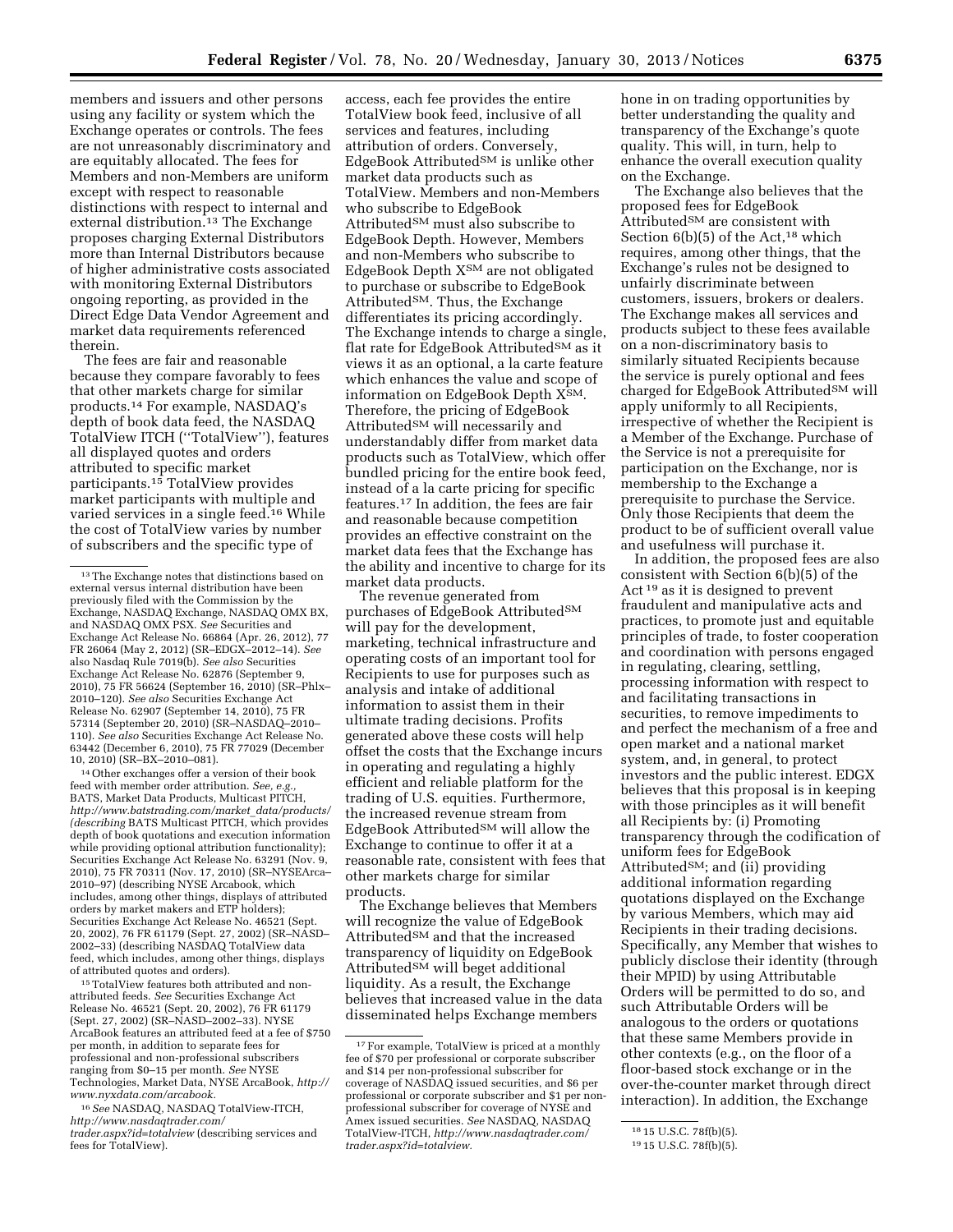believes that EdgeBook Attributed<sup>SM</sup> furthers the objectives of Section 6(b)(5) of the Act 20 by promoting increased quote transparency as Members are encouraged to utilize Attributable Orders through the Edge Attribution Incentive Program. The increased use of Attributable Orders by Members would provide additional, useful information regarding orders/quotations displayed on the Exchange, including information on the identity of contra-parties to transactions. The Exchange believes that this enhanced information would aid Recipients of EdgeBook Attributed<sup>SM</sup> in their trading decisions. In addition, EDGX has made a voluntary decision to make EdgeBook Attributed<sup>SM</sup> available. EDGX is not required by the Act in the first instance to make the data available. EDGX has chosen to make EdgeBook Attributed<sup>SM</sup> available to improve market quality, attract order flow, and increase transparency. It will continue to make such data available until such time as it changes its rule.

The Exchange also believes that the proposal is consistent with the goals of Regulation NMS.21 In adopting Regulation NMS, the Commission granted self-regulatory organizations and broker-dealers increased authority and flexibility to offer new and unique market data services to the public. The Commission believed this authority would expand the amount of data available to market participants, and also spur innovation and competition for the provision of market data. EdgeBook Attributed<sup>SM</sup> appears to be precisely the sort of market data service that the Commission envisioned when it adopted Regulation NMS.22 EdgeBook Attributed<sup>SM</sup> will allow Recipients to purchase a service that will provide them a means to view the MPID of certain Members who choose to use Attributable Orders while at the same time enabling the Exchange to better cover its infrastructure costs and to improve its market technology and services. Efficiency is promoted when Members who do not need the EDGX Book Feed data are not required to receive (and pay for) such data. The

Exchange also believes that efficiency is promoted when Members may choose to receive (and pay for) additional market data based on their own internal analysis of the need for such data. Competition is promoted as the Exchange cannot set unreasonable fees without losing business to its competitors.23

Additionally, the Exchange believes that the Edge Attribution Incentive Program furthers the objectives of Section  $6(b)(4)^{24}$  in particular, as it is designed to provide for the equitable allocation of reasonable dues, fees and other charges among members and issuers and other persons using any facility or system which the Exchange operates or controls. The Edge Attribution Incentive Program encourages Members to utilize Attributable Orders to convey their identity on EdgeBook AttributedSM. It represents a reasonable and equitable approach in that it financially rewards those Members that provide their valuable data to the Exchange and thereby help to contribute to the overall quality of EdgeBook Attributed<sup>SM</sup> as a data feed.

The Exchange believes that the Edge Attribution Incentive Program is also equitable and reasonable because it will attract additional order flow from Members motivated to receive the incentive offered, thereby enhancing the quality of the data on EdgeBook Depth XSM. Attributable Orders, similar to all market data, provide Members with valuable trading information and provide increased transparency to investors. The Exchange believes that such increased transparency will lead to additional order flow and increased opportunities for price discovery by Members. Specifically, the Exchange believes that the Edge Attribution Incentive Program will also increase order flow as Members will be motivated to receive the incentive offered under the Edge Attribution Incentive Program, and contra-side parties will look to execute against Members that are attributing their orders. For example, Market Makers 25 may want to utilize Attributable Orders to advertise the names of the securities they trade in to attract potential issuers or to advertise to the market that they maintain an inventory in particular securities. Similarly, retail brokerage firms may desire to utilize Attributable Orders to advertise their firm names

with the intent to draw in contra-parties to trade against and thus bolster execution quality, price discovery, and resulting speed of execution for their clients. The associated potential rise in order volume would increase the potential revenue to the Exchange, allowing the Exchange to spread its administrative and infrastructure costs over a greater number of shares. These lower per share costs in turn would allow the Exchange to pass on such savings to Members in the form of such an incentive. The increased liquidity would also benefit investors by deepening EDGX's liquidity pool, allowing investors to enjoy cost savings as a result of obtaining better execution quality, supporting the quality of price discovery, promoting market transparency and improving investor protection.

The incentive is similar to other volume-based rebates on the Exchange, which have been widely adopted in the cash equities markets.26 The Exchange believes the Edge Attribution Incentive Program, which is similar to other volume-based rebates on the Exchange's fee schedule, is equitable because it is available and uniformly applied to all Members. The Edge Attribution Incentive Program also provides discounts that are reasonably related to the value of an exchange's market quality associated with higher levels of market activity, such as higher levels of liquidity provision and introduction of higher volumes of orders into the price and volume discovery processes.

The Exchange believes that the Edge Attribution Incentive Program is consistent with Section 6(b)(5) of the Act,27 which requires, among other things, that the Exchange's rules not be designed to unfairly discriminate between customers, issuers, brokers or dealers. The Exchange believes that the Edge Attribution Incentive Program is equitable because participation in the Edge Attribution Incentive Program is purely optional. Only those Members that deem the Edge Attribution Incentive Program to be of sufficient overall value and usefulness will participate. Moreover, the requirements necessary to qualify for payments received under the Edge Attribution Incentive Program (at least 100 symbols over 10 consecutive trading days over the course of a month) are equitable and do not unfairly discriminate between Members who choose to attribute, as the

<sup>20</sup> 15 U.S.C. 78f(b)(5).

<sup>21</sup>*See* Securities Exchange Act Release No. 51808 (June 9, 2006), 70 FR 37496 (June 29, 2005) (sic).

<sup>22</sup>*See* Securities and Exchange Act Release No. 51808 (June 9, 2005), 70 FR 37496, 37597 (June 29, 2005) (''[E]fficiency is promoted when brokerdealers who do not need the data beyond the prices, sizes, market center identifications of the NBBO and consolidated last sale information are not required to receive (and pay for) such data. The Commission also believes that efficiency is promoted when broker-dealers may choose to receive (and pay for) additional market data based on their own internal analysis of the need for such data.'').

<sup>23</sup>*See infra* discussion in section on ''Self-Regulatory Organization's Statement on Burden on Competition.

<sup>24</sup> 15 U.S.C. 78f(b)(4).

<sup>25</sup>As defined in Rule 1.5(l).

<sup>26</sup>EDGX allows Members to utilize volume-based tiers, as described in Footnotes 1 and 2, among others, to the EDGX Fee Schedule. *See, e.g.,* EDGX Fee Schedule, *[http://www.directedge.com/](http://www.directedge.com/Membership/FeeSchedule/EDGXFeeSchedule.aspx) [Membership/FeeSchedule/EDGXFeeSchedule.aspx.](http://www.directedge.com/Membership/FeeSchedule/EDGXFeeSchedule.aspx)*  27 15 U.S.C. 78f(b)(5).